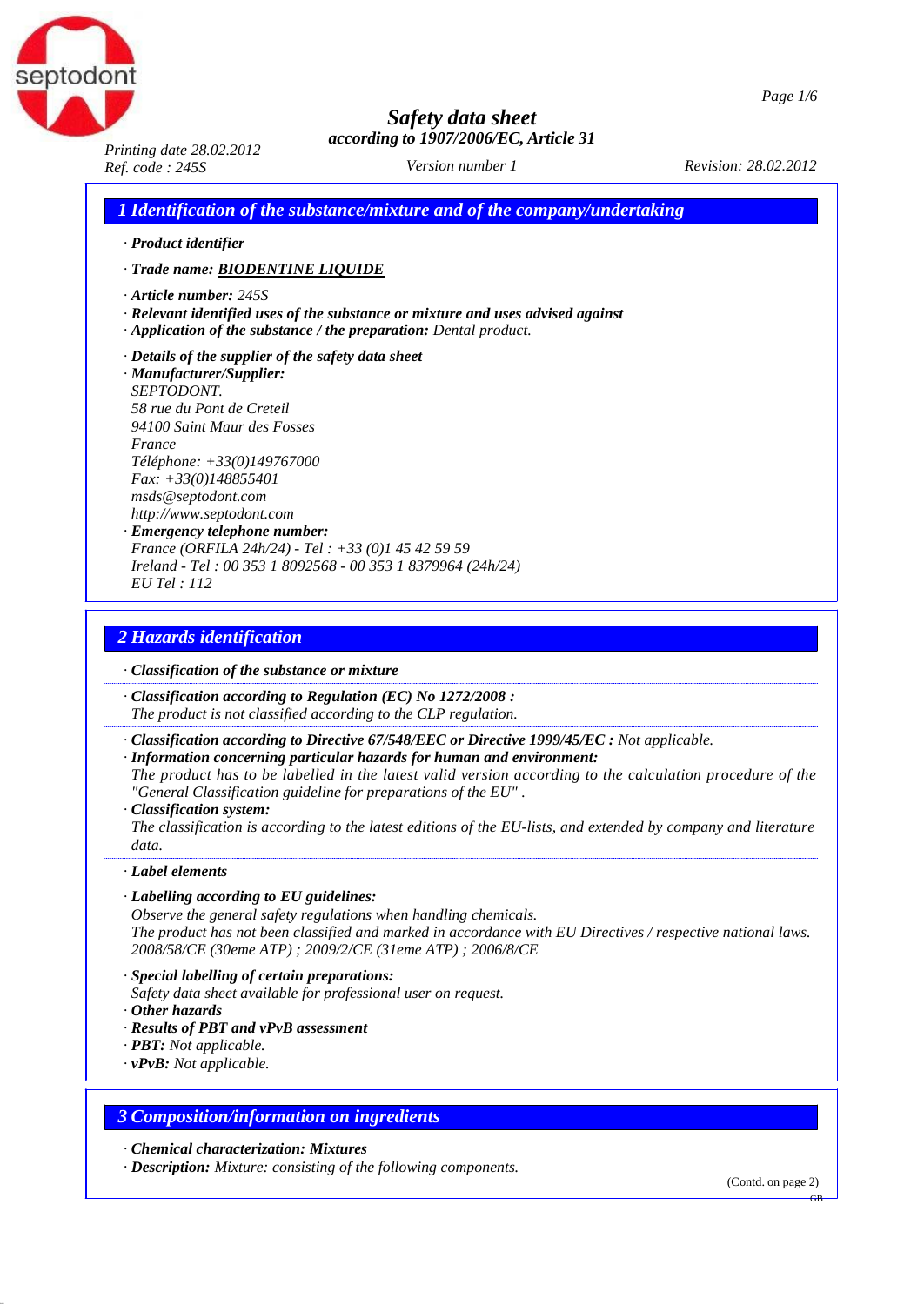



*Printing date 28.02.2012 Ref. code : 246S Revision: 28.02.2012*

*Version number 1*

*1 Identification of the substance/mixture and of the company/undertaking*

*· Product identifier*

*· Trade name: BIODENTINE POUDRE*

- *· Article number: 246S*
- *· Relevant identified uses of the substance or mixture and uses advised against*
- *· Application of the substance / the preparation : Dental product.*
- *· Details of the supplier of the safety data sheet*

*· Manufacturer/Supplier: SEPTODONT. 58 rue du Pont de Creteil 94100 Saint Maur des Fosses France Téléphone: +33(0)149767000 Fax: +33(0)148855401 [msds@septodont.com](mailto:msds@septodont.com)  [http://www.septodont.com](mailto:msds@septodont.com)*

*· Emergency telephone number: France (ORFILA 24h/24) - Tel : +33 (0)1 45 42 59 59 Ireland - Tel : 00 353 1 8092568 - 00 353 1 8379964 (24h/24) EU Tel : 112*

### *2 Hazards identification*

*· Classification of the substance or mixture*

*· Classification according to Regulation (EC) No 1272/2008 : The product is not classified according to the CLP regulation.*

- *· Classification according to Directive 67/548/EEC or Directive 1999/45/EC : Not applicable.*
- *· Information concerning particular hazards for human and environment: The product does not have to be labelled due to the calculation procedure of the "General Classification guideline for preparations of the EU" in the latest valid version.*
- *· Classification system:*

The classification is according to the latest editions of the EU-lists, and extended by company and literature *data.*

#### *· Label elements*

#### *· Labelling according to EU guidelines:*

*Observe the general safety regulations when handling chemicals. The product has not been classified and marked in accordance with EU Directives / respective national laws. 2008/58/CE (30eme ATP) ; 2009/2/CE (31eme ATP) ; 2006/8/CE*

*· Special labelling of certain preparations:*

*Safety data sheet available for professional user on request.*

- *· Other hazards*
- *· Results of PBT and vPvB assessment*
- *· PBT: Not applicable.*
- *· vPvB: Not applicable.*

### *3 Composition/information on ingredients*

- *· Chemical characterization: Mixtures*
- *· Description: Mixture: consisting of the following components.*
- *· Dangerous components: Void*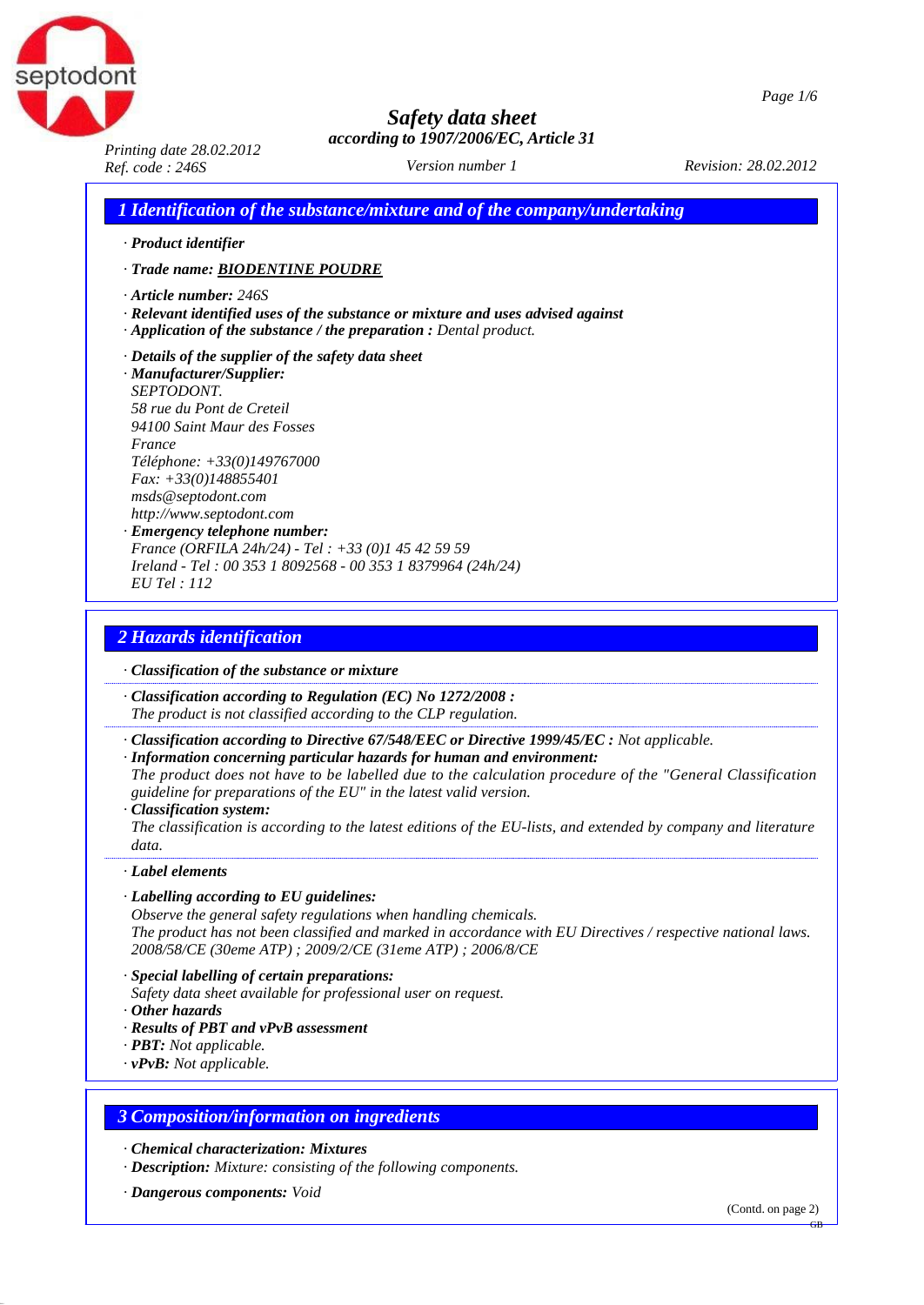

*Page 2/6*

## *Safety data sheet according to 1907/2006/EC, Article 31*

*Printing date 28.02.2012 Ref. code : 246S Revision: 28.02.2012*

*Version number 1*

(Contd. of page 1)

*Trade name: BIODENTINE POUDRE*

*· Additional information: For the wording of the listed risk phrases, refer to section 16.*

### *4 First aid measures*

- *· Description of first aid measures*
- *· General information: No special measures required.*
- *· After excessive inhalation: Supply fresh air; consult a doctor in case of complaints.*
- *· After skin contact: Generally the product does not irritate the skin.*
- *· After eye contact: Rinse opened eye for several minutes under running water.*
- *· After swallowing: If symptoms persist consult a doctor.*
- *· Information for doctor:*
- *· Most important symptoms and effects, both acute and delayed : No further relevant information available.*
- *· Indication of any immediate medical attention and special treatment needed :*
- *No further relevant information available.*

### *5 Firefighting measures*

*· Suitable extinguishing agents:*

- *CO2, powder or water spray. Fight larger fires with water spray or alcohol resistant foam.*
- *· Special hazards arising from the substance or mixture : No further relevant information available.*
- *· Advice for firefighters*
- *· Protective equipment: No special measures required.*

### *6 Accidental release measures*

- *· Personal precautions, protective equipment and emergency procedures : Not required.*
- *· Environmental precautions: No special measures required.*
- *· Methods and material for containment and cleaning up: Pick up mechanically.*
- *· Reference to other sections :*
- *No dangerous substances are released.*
- *See Section 7 for information on safe handling.*
- *See Section 8 for information on personal protective equipment.*

*See Section 13 for disposal information.*

## *7 Handling and storage*

- *· Handling:*
- *· Precautions for safe handling : No special measures required.*
- *· Information about fire - and explosion protection: No special measures required.*
- *· Conditions for safe storage, including any incompatibilities*
- *· Storage:*
- *· Requirements to be met by storerooms and receptacles: No special requirements.*
- *· Information about storage in one common storage facility: Not required.*
- *· Further information about storage conditions: None.*
- *· Specific end use(s) : No further relevant information available.*

(Contd. on page 3)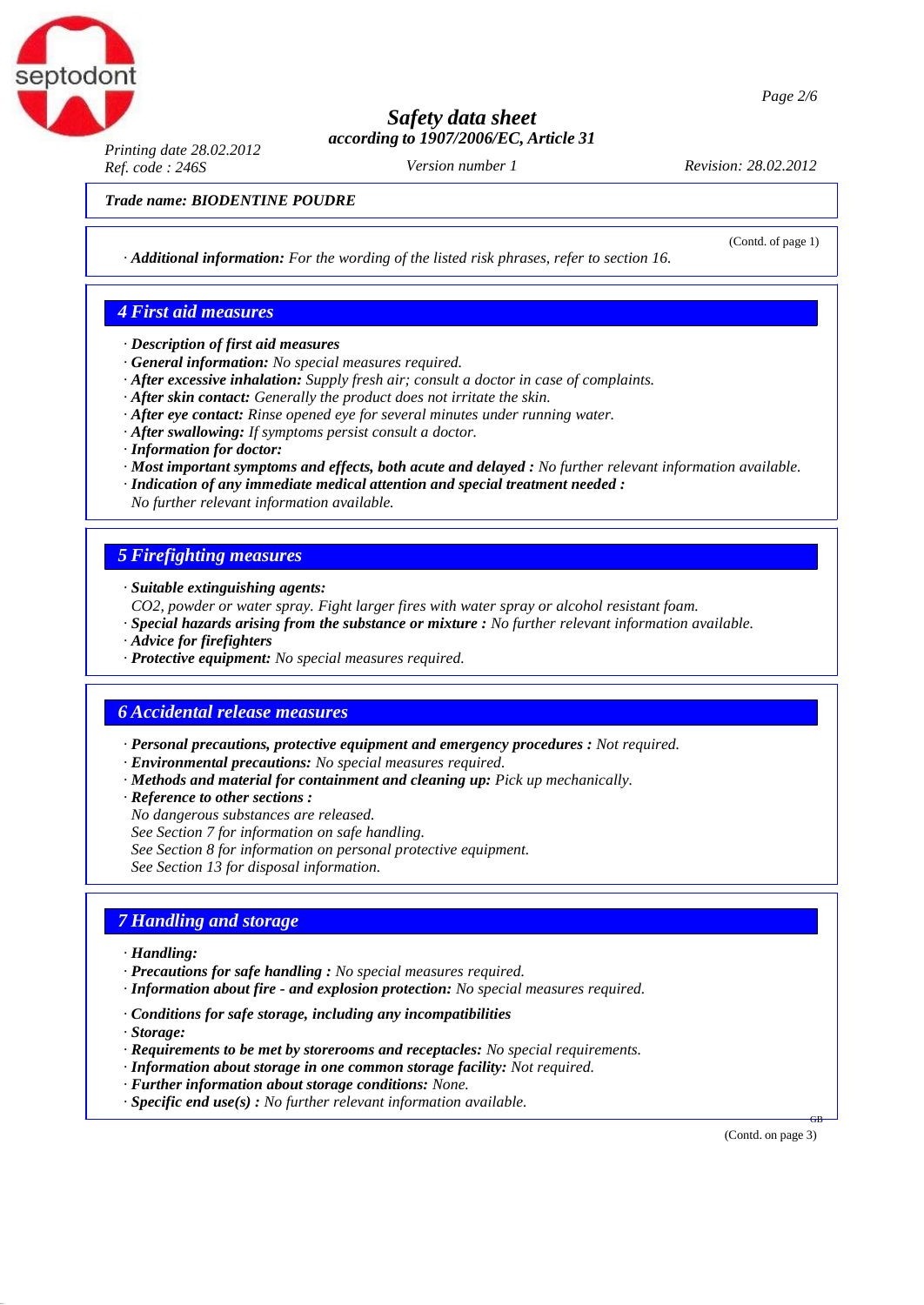

*Page 3/6*

## *Safety data sheet according to 1907/2006/EC, Article 31*

*Printing date 28.02.2012 Ref. code : 246S Revision: 28.02.2012*

*Version number 1*

*Trade name: BIODENTINE POUDRE*

(Contd. of page 2)

GB

### *8 Exposure controls/personal protection*

*· Additional information about design of technical facilities: No further data; see section 7.*

#### *· Control parameters*

*· Ingredients with limit values that require monitoring at the workplace:*

#### *1314-23-4 zirconium dioxide (2.5-10%)*

*WEL (Great Britain) Short-term value: 10 mg/m³ Long-term value: 5 mg/m³ as Zr*

*· Additional information:*

*As a basis for the production of this document, the most current valid lists were used.*

- *· Exposure controls*
- *· Personal protective equipment:*
- *· General protective and hygienic measures:*
- *The usual precautionary measures are to be adhered to when handling chemicals.*
- *· Respiratory protection: Not required.*
- *· Protection of hands:*

*The glove material has to be impermeable and resistant to the product/ the substance/ the preparation. · Gloves material :*

The selection of suitable gloves does not only depend on the material, but also on further marks of quality *which may vary from manufacturer to manufacturer. As the product is a preparation of several substances,*  the resistance of the glove material can not be calculated in advance and has therefore to be checked before *use.*

*· Eye protection: Not required.*

### *9 Physical and chemical properties*

| · Information on basic physical and chemical properties                                                   |                                               |  |
|-----------------------------------------------------------------------------------------------------------|-----------------------------------------------|--|
| <b>General Information</b><br>$\cdot$ Appearance:                                                         |                                               |  |
| Form:                                                                                                     | Powder                                        |  |
| Colour:                                                                                                   | Light grey<br>White                           |  |
| $\cdot$ Odour:                                                                                            | Characteristic                                |  |
| · Odour threshold:                                                                                        | Not determined.                               |  |
| $\cdot$ pH-value:                                                                                         | Not applicable.                               |  |
| $\cdot$ Change in condition<br><i>Melting point/Melting range:</i><br><b>Boiling point/Boiling range:</b> | Undetermined.<br>Undetermined.                |  |
| · Flash point:                                                                                            | Not applicable.                               |  |
| · Flammability (solid, gaseous):                                                                          | Not determined.                               |  |
| · Ignition temperature:                                                                                   | Not applicable.                               |  |
| $\cdot$ Decomposition temperature:                                                                        | Not determined.                               |  |
| $·$ <i>Self-igniting:</i>                                                                                 | Product is not self igniting.                 |  |
| · Danger of explosion:                                                                                    | Product does not present an explosion hazard. |  |
|                                                                                                           | (Contd. on page 4)                            |  |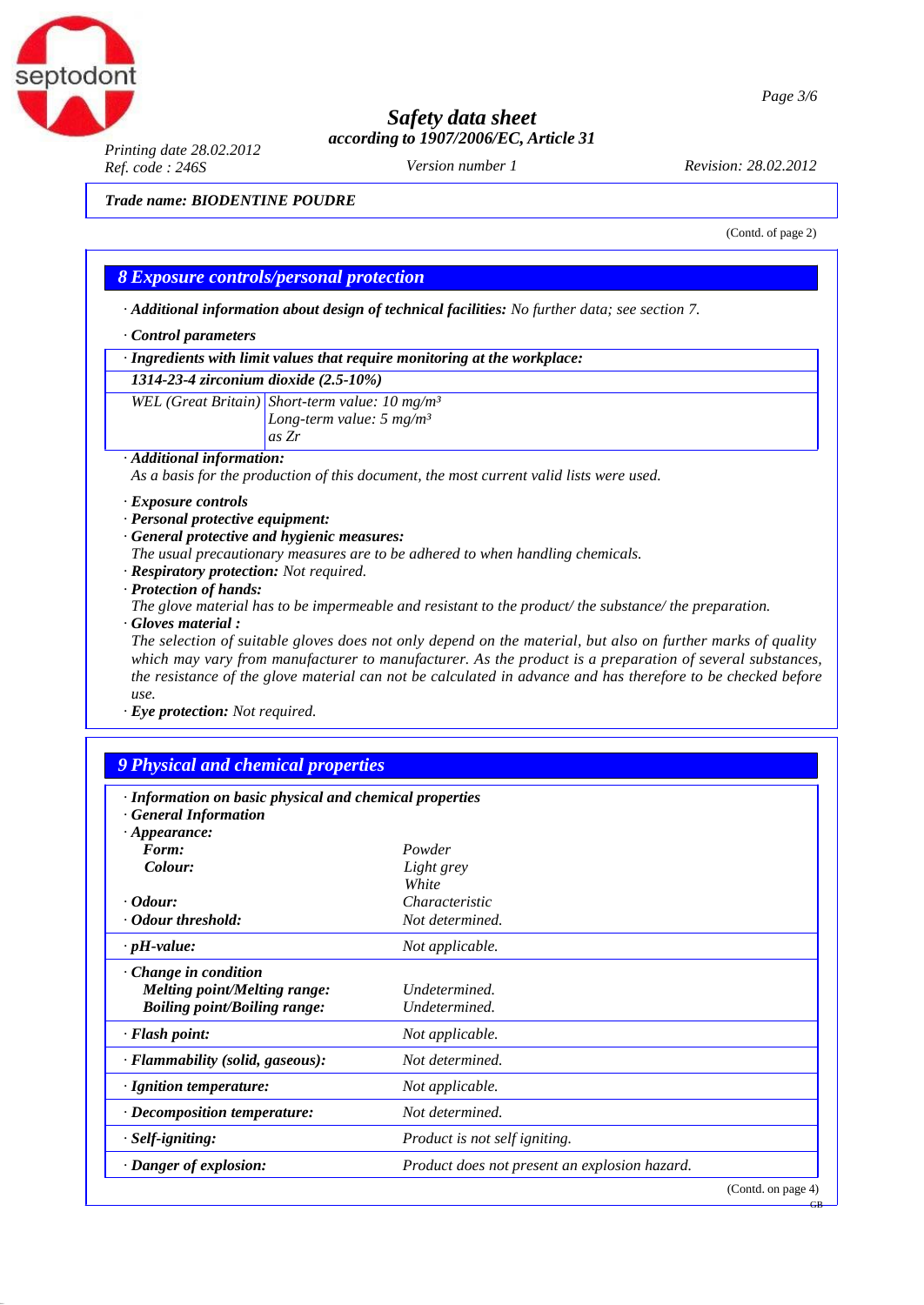

*Printing date 28.02.2012 Ref. code : 246S Revision: 28.02.2012*

*Version number 1*

#### *Trade name: BIODENTINE POUDRE*

|                                                              |                                            | (Contd. of page 3) |
|--------------------------------------------------------------|--------------------------------------------|--------------------|
| · Explosion limits:                                          |                                            |                    |
| Lower:                                                       | Not determined.                            |                    |
| <b>Upper:</b>                                                | Not determined.                            |                    |
| · Vapour pressure:                                           | Not applicable.                            |                    |
| $\cdot$ Density:                                             | Not determined.                            |                    |
| $\cdot$ Relative density :                                   | Not determined.                            |                    |
| · Vapour density:                                            | Not applicable.                            |                    |
| $\cdot$ Evaporation rate:                                    | Not applicable.                            |                    |
| · Solubility in / Miscibility with                           |                                            |                    |
| water:                                                       | Soluble.                                   |                    |
| · Segregation coefficient (n-octanol/water): Not determined. |                                            |                    |
| $\cdot$ Viscosity:                                           |                                            |                    |
| Dynamic:                                                     | Not applicable.                            |                    |
| Kinematic:                                                   | Not applicable.                            |                    |
| · Solvent content:                                           |                                            |                    |
| $VOC$ (EC)                                                   | $0.00\%$                                   |                    |
| $\cdot$ Other information:                                   | No further relevant information available. |                    |

### *10 Stability and reactivity*

- *· Reactivity*
- *· Chemical stability*
- *· Thermal decomposition / conditions to be avoided: No decomposition if used according to specifications.*
- *· Possibility of hazardous reactions : No dangerous reactions known.*
- *· Conditions to avoid : No further relevant information available.*
- *· Incompatible materials: No further relevant information available.*
- *· Hazardous decomposition products: No dangerous decomposition products known.*

## *11 Toxicological information*

- *· Information on toxicological effects*
- *· Acute toxicity:*
- *· Primary irritant effect:*
- *· On the skin: No irritant effect.*
- *· On the eyes: No irritant effect.*
- *· Sensitization: No sensitizing effects known.*
- *· Additional toxicological information:*

*The product is not subject to classification according to the calculation method of the General EU Classification Guidelines for Preparations as issued in the latest version.*

*When used and handled according to specifications, the product does not have any harmful effects to our experience and the information provided to us.*

## *12 Ecological information*

*· Toxicity*

*· Aquatic toxicity: No further relevant information available.*

(Contd. on page 5)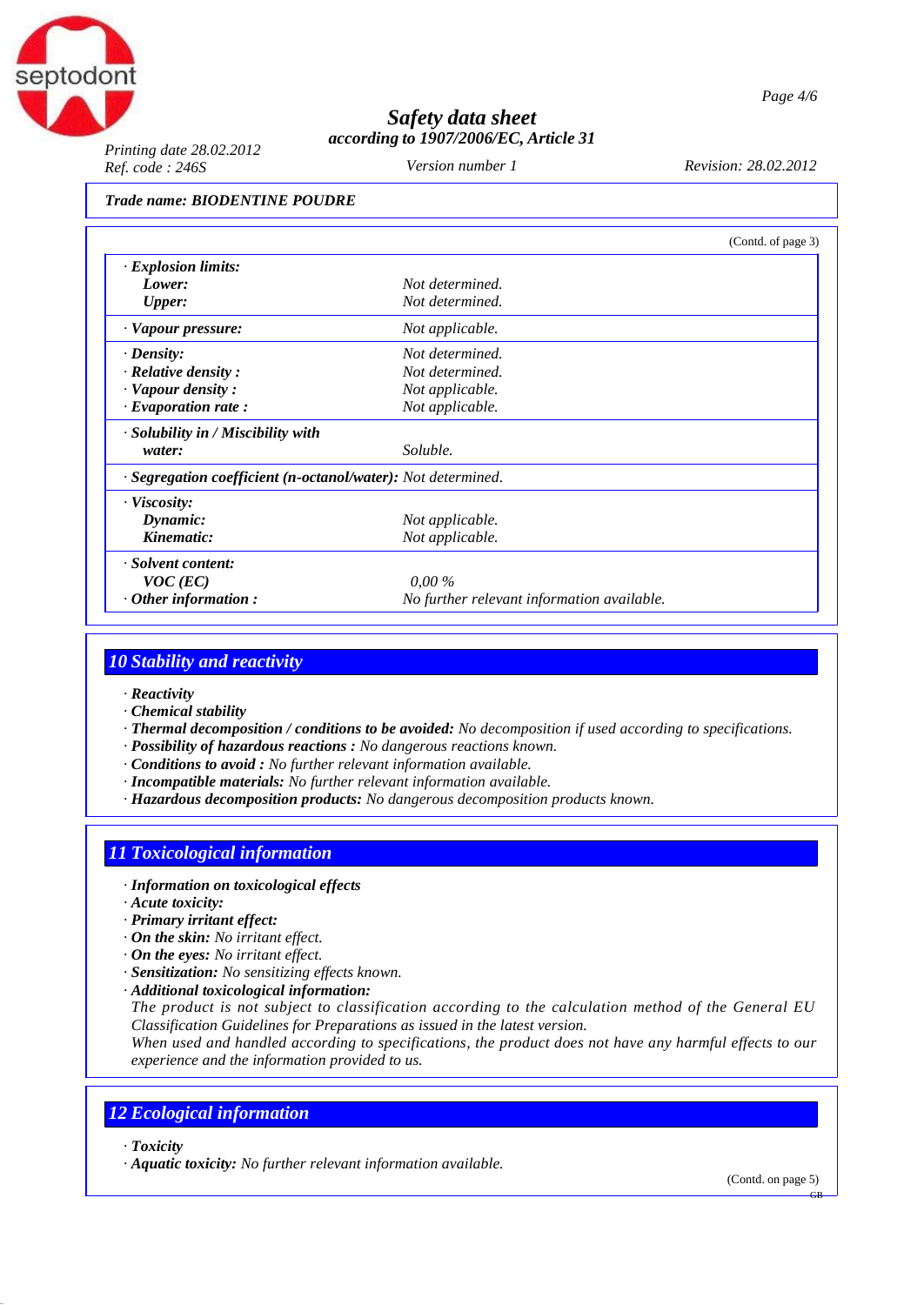*Printing date 28.02.2012 Ref. code : 246S Revision: 28.02.2012*

*Version number 1*

(Contd. of page 4)

#### *Trade name: BIODENTINE POUDRE*

- *· Persistence and degradability : No further relevant information available.*
- *· Behaviour in environmental systems:*
- *· Bioaccumulative potential : No further relevant information available.*
- *· Mobility in soil : No further relevant information available.*
- *· Additional ecological information:*
- *· General notes: Generally not hazardous for water.*
- *· Results of PBT and vPvB assessment*
- *· PBT: Not applicable.*
- *· vPvB: Not applicable.*
- *· Other adverse effects : No further relevant information available.*

## *13 Disposal considerations*

*· Waste treatment methods*

- *· Recommendation : Smaller quantities can be disposed of with household waste.*
- *· Uncleaned packaging:*
- *· Recommendation: Disposal must be made according to official regulations.*
- *· Recommended cleansing agents: Water, if necessary together with cleansing agents.*

| <b>14 Transport information</b>                    |                 |
|----------------------------------------------------|-----------------|
| · UN-Number                                        |                 |
| · ADR, ADN, IMDG, IATA                             | Void            |
| $\cdot$ UN proper shipping name                    |                 |
| · ADR, ADN, IMDG, IATA                             | Void            |
| $\cdot$ Transport hazard class(es)                 |                 |
| · ADR, ADN, IMDG, IATA                             |                 |
| · Class                                            | Void            |
| · Packing group                                    |                 |
| · ADR, IMDG, IATA                                  | Void            |
| · Environmental hazards:                           |                 |
| · Marine pollutant:                                | N <sub>O</sub>  |
| $\cdot$ Special precautions for user               | Not applicable. |
| $\cdot$ Transport in bulk according to Annex II of |                 |
| <b>MARPOL73/78 and the IBC Code</b>                | Not applicable. |
| · UN "Model Regulation":                           |                 |

## *15 Regulatory information*

*· Chemical safety assessment: A Chemical Safety Assessment has not been carried out.*

(Contd. on page 6)

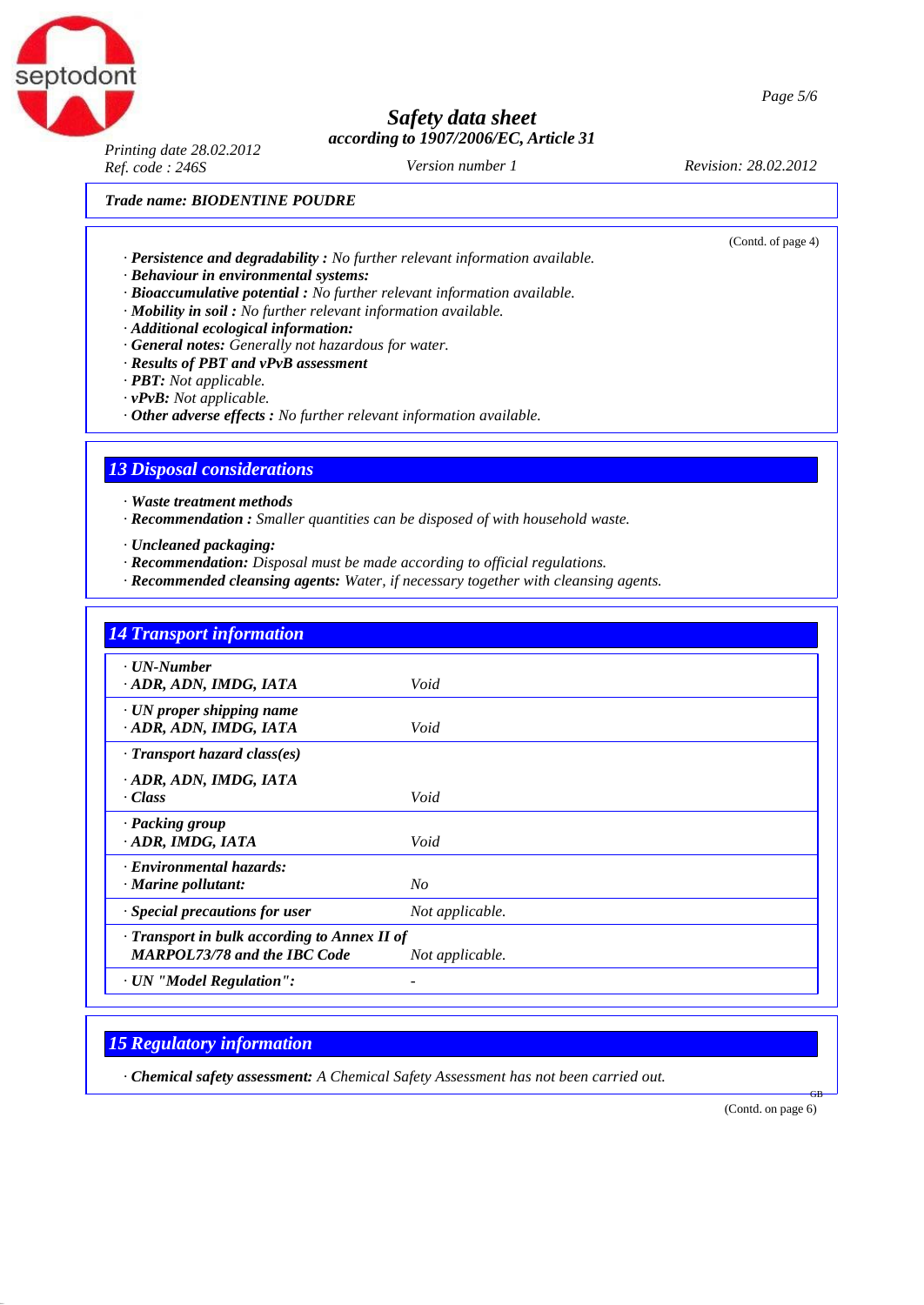

#### *Page 6/6*

## *Safety data sheet according to 1907/2006/EC, Article 31*

*Printing date 28.02.2012 Ref. code : 246S Revision: 28.02.2012*

*Version number 1*

*Trade name: BIODENTINE POUDRE*

(Contd. of page 5)

GB

#### *16 Other information*

This information is based on our present knowledge. However, this shall not constitute a guarantee for any *specific product features and shall not establish a legally valid contractual relationship.*

#### *· Abbreviations and acronyms:*

*ADR: Accord européen sur le transport des marchandises dangereuses par Route (European Agreement concerning the International Carriage of Dangerous Goods by Road)* RID: Règlement international concernant le transport des marchandises dangereuses par chemin de fer (Regulations Concerning the *International Transport of Dangerous Goods by Rail) IMDG: International Maritime Code for Dangerous Goods IATA: International Air Transport Association ICAO: International Civil Aviation Organization GHS: Globally Harmonized System of Classification and Labelling of Chemicals VOC: Volatile Organic Compounds (USA, EU)*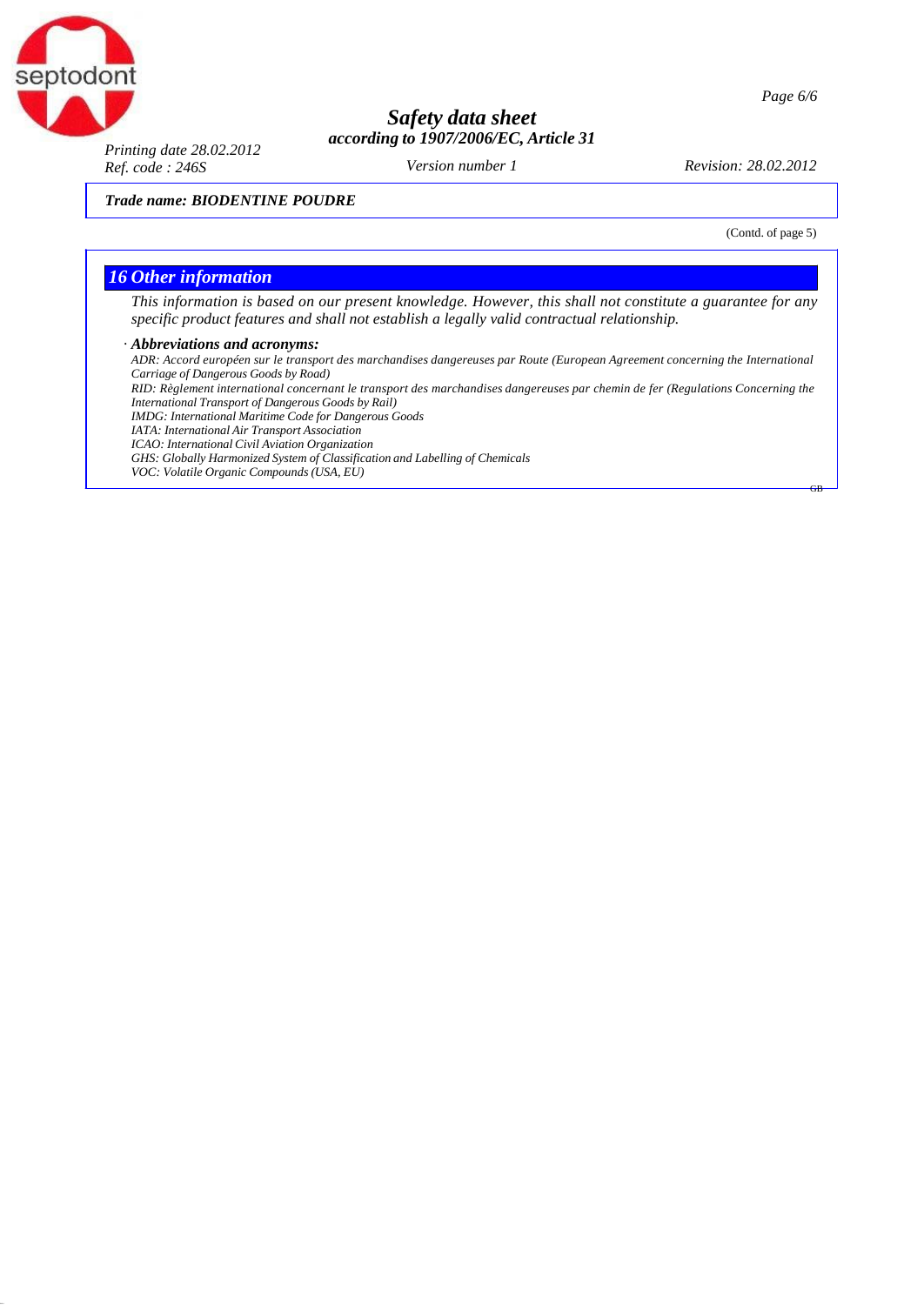

*Printing date 28.02.2012 Ref. code : 245S Revision: 28.02.2012*

*Version number 1*

*Trade name: BIODENTINE LIQUIDE*

|                         |                                                                                                 |                                 | (Contd. of page 1) |
|-------------------------|-------------------------------------------------------------------------------------------------|---------------------------------|--------------------|
| · Dangerous components: |                                                                                                 |                                 |                    |
|                         | $10035-04-8$ Chlorure de calcium dihydrated                                                     | $X$ $X$ <i>i</i> $R$ 36         | $10 - 25\%$        |
|                         |                                                                                                 | $\bigotimes$ Eye Irrit. 2, H319 |                    |
|                         | <b>Additional information:</b> For the wording of the listed risk phrases, refer to section 16. |                                 |                    |

### *4 First aid measures*

- *· Description of first aid measures*
- *· After excessive inhalation: Supply fresh air; consult a doctor in case of complaints.*
- *· After skin contact: Generally the product does not irritate the skin.*
- *· After eye contact:*
- *Rinse opened eye for several minutes under running water. If symptoms persist, consult a doctor.*
- *· After swallowing: If symptoms persist consult a doctor.*
- *· Information for doctor:*
- *· Most important symptoms and effects, both acute and delayed : No further relevant information available.*
- *· Indication of any immediate medical attention and special treatment needed :*
- *No further relevant information available.*

### *5 Firefighting measures*

- *· Suitable extinguishing agents:*
- *CO2, powder or water spray. Fight larger fires with water spray or alcohol resistant foam.*
- *· Special hazards arising from the substance or mixture : No further relevant information available.*
- *· Advice for firefighters*
- *· Protective equipment: No special measures required.*

### *6 Accidental release measures*

- *· Personal precautions, protective equipment and emergency procedures : Not required.*
- *· Environmental precautions: Dilute with plenty of water.*
- *· Methods and material for containment and cleaning up:*
- *Absorb with liquid-binding material (sand, diatomite, acid binders, universal binders, sawdust).*
- *· Reference to other sections : See Section 7 for information on safe handling. See Section 8 for information on personal protective equipment. See Section 13 for disposal information.*

### *7 Handling and storage*

- *· Handling:*
- *· Precautions for safe handling : No special precautions are necessary if used correctly.*
- *· Information about fire - and explosion protection: No special measures required.*
- *· Conditions for safe storage, including any incompatibilities*
- *· Storage:*
- *· Requirements to be met by storerooms and receptacles: No special requirements.*
- *· Information about storage in one common storage facility: Not required.*
- *· Further information about storage conditions: Keep container tightly sealed.*

(Contd. on page 3)

*Page 2/6*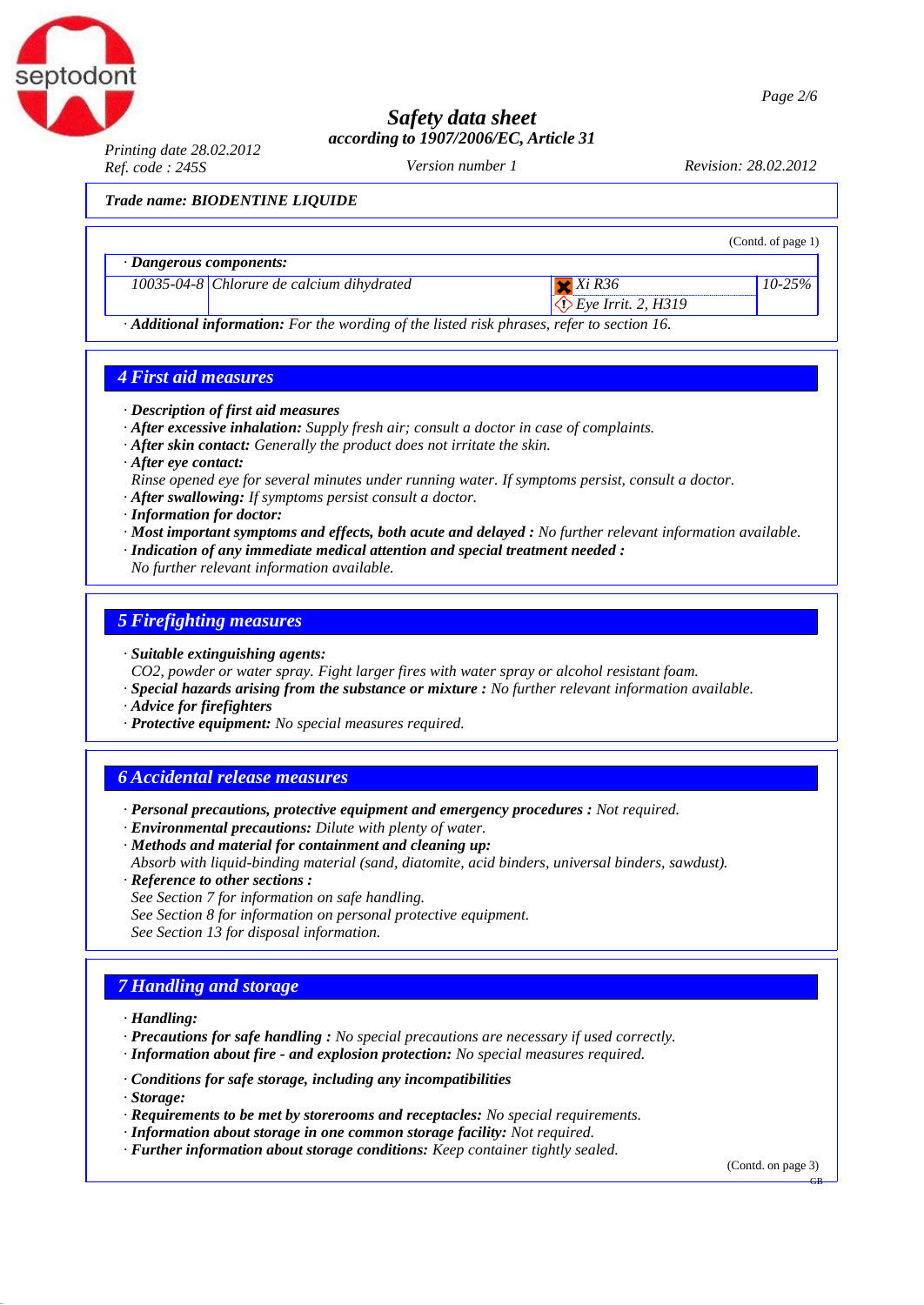

*Printing date 28.02.2012 Ref. code : 245S Revision: 28.02.2012*

ptodont

*Version number 1*

(Contd. of page 2)

#### *Trade name: BIODENTINE LIQUIDE*

*· Specific end use(s) : No further relevant information available.*

### *8 Exposure controls/personal protection*

- *· Additional information about design of technical facilities: No further data; see section 7.*
- *· Control parameters*
- *· Ingredients with limit values that require monitoring at the workplace: The product does not contain any signifiant quantities of materials with critical values that have to be monitored at the workplace. · Additional information:*
- *As a basis for the production of this document, the most current valid lists were used.*
- *· Exposure controls*
- *· Personal protective equipment:*

*· General protective and hygienic measures: Keep away from food, beverages and petfood. Immediately remove all soiled and contaminated clothing Wash hands before breaks and at the end of work. Avoid all contact with the eyes. Avoid contact with the eyes and skin.*

- *· Respiratory protection: Not required.*
- *· Protection of hands:*
- *The glove material has to be impermeable and resistant to the product/ the substance/ the preparation. · Gloves material :*

The selection of suitable gloves does not only depend on the material, but also on further marks of quality *which may vary from manufacturer to manufacturer. As the product is a preparation of several substances,*  the resistance of the glove material can not be calculated in advance and has therefore to be checked before *use.*

*· Eye protection:*



*Tightly sealed goggles*

| · Information on basic physical and chemical properties |                 |  |
|---------------------------------------------------------|-----------------|--|
| <b>General Information</b>                              |                 |  |
| $\cdot$ Appearance:                                     |                 |  |
| Form:                                                   | Liquid          |  |
| Colour:                                                 | Colourless      |  |
| <i>Codour:</i>                                          | Characteristic  |  |
| · Odour threshold:                                      | Not determined. |  |
| $\cdot$ pH-value at 20°C:                               | $3.5 - 5$       |  |
| $\cdot$ Change in condition                             |                 |  |
| Melting point/Melting range:                            | Undetermined.   |  |
| <b>Boiling point/Boiling range:</b>                     | Undetermined.   |  |
| · Flash point:                                          | Not applicable. |  |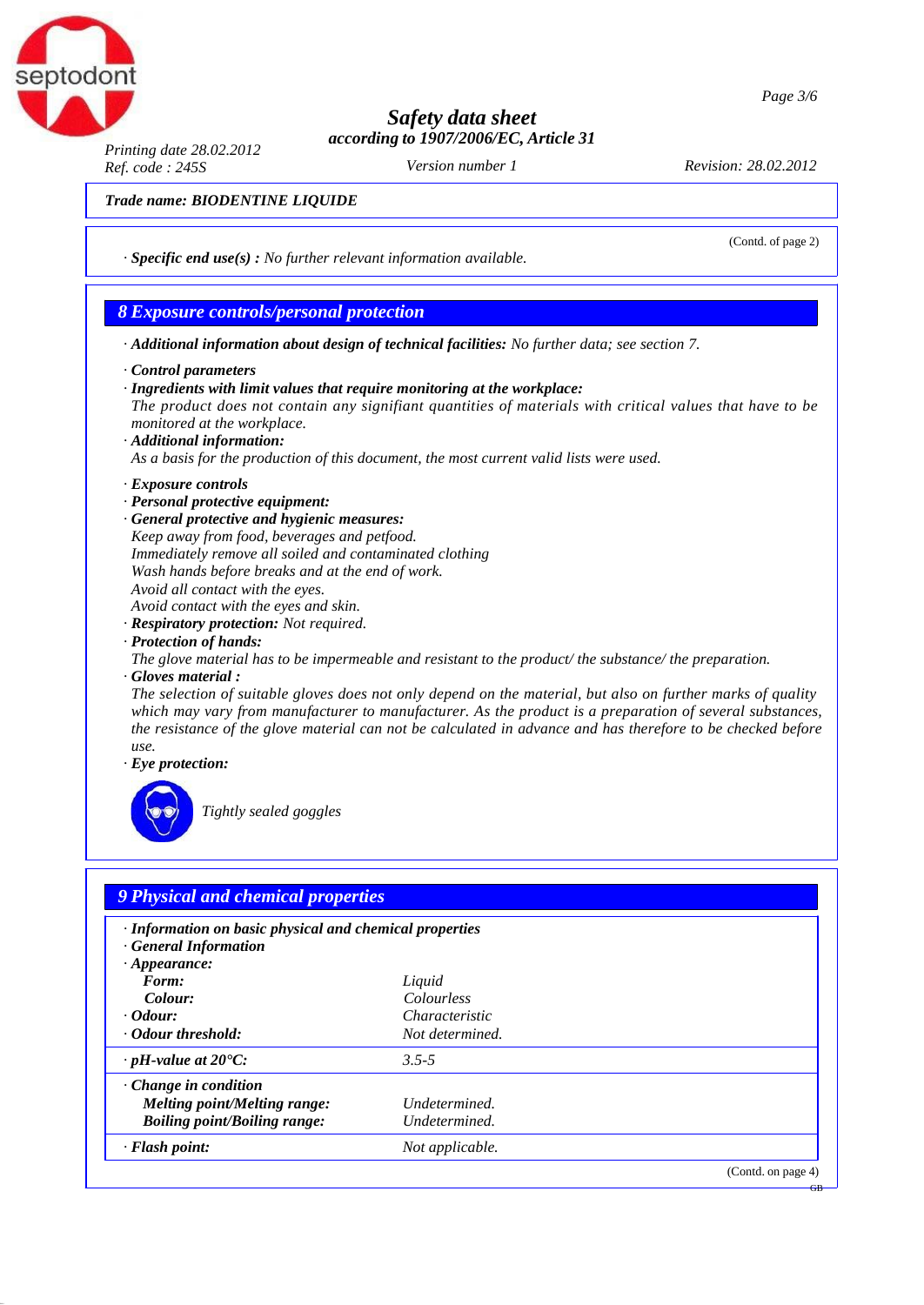

*Printing date 28.02.2012 Ref.code : 245S Revision: 28.02.2012*

*Version number 1*

#### *Trade name: BIODENTINE LIQUIDE*

|                                                              | (Contd. of page 3)                            |  |
|--------------------------------------------------------------|-----------------------------------------------|--|
| · Flammability (solid, gaseous):                             | Not applicable.                               |  |
| $\cdot$ Ignition temperature:                                | Not applicable.                               |  |
| $\cdot$ Decomposition temperature:                           | Not determined.                               |  |
| · Self-igniting:                                             | Product is not self igniting.                 |  |
| · Danger of explosion:                                       | Product does not present an explosion hazard. |  |
| $\cdot$ Explosion limits:                                    |                                               |  |
| Lower:                                                       | Not determined.                               |  |
| <b>Upper:</b>                                                | Not determined.                               |  |
| $\cdot$ Vapour pressure at 20 $\rm ^{\circ}C\rm ^{\circ}$ .  | $23$ hPa                                      |  |
| $\cdot$ Density at 20 $\degree$ C:                           | $1.18 - 1.22$ g/cm <sup>3</sup>               |  |
| $\cdot$ Relative density :                                   | Not determined.                               |  |
| · Vapour density:                                            | Not determined.                               |  |
| $\cdot$ Evaporation rate:                                    | Not determined.                               |  |
| · Solubility in / Miscibility with                           |                                               |  |
| water:                                                       | Fully miscible.                               |  |
| · Segregation coefficient (n-octanol/water): Not determined. |                                               |  |
| $\cdot$ Viscosity:                                           |                                               |  |
| Dynamic:                                                     | Not determined.                               |  |
| Kinematic:                                                   | Not determined.                               |  |
| $\cdot$ Other information:                                   | No further relevant information available.    |  |

## *10 Stability and reactivity*

- *· Reactivity*
- *· Chemical stability*
- *· Thermal decomposition / conditions to be avoided: No decomposition if used according to specifications.*
- *· Possibility of hazardous reactions : No dangerous reactions known.*
- *· Conditions to avoid : No further relevant information available.*
- *· Incompatible materials: No further relevant information available.*
- *· Hazardous decomposition products: No dangerous decomposition products known.*

## *11 Toxicological information*

- *· Information on toxicological effects*
- *· Acute toxicity:*
- *· Primary irritant effect:*
- *· On the skin: No irritant effect.*
- *· On the eyes: No irritant effect.*
- *· Sensitization: No sensitizing effects known.*
- *· Additional toxicological information:*

*The product is not subject to classification according to the calculation method of the General EU Classification Guidelines for Preparations as issued in the latest version.*

(Contd. on page 5)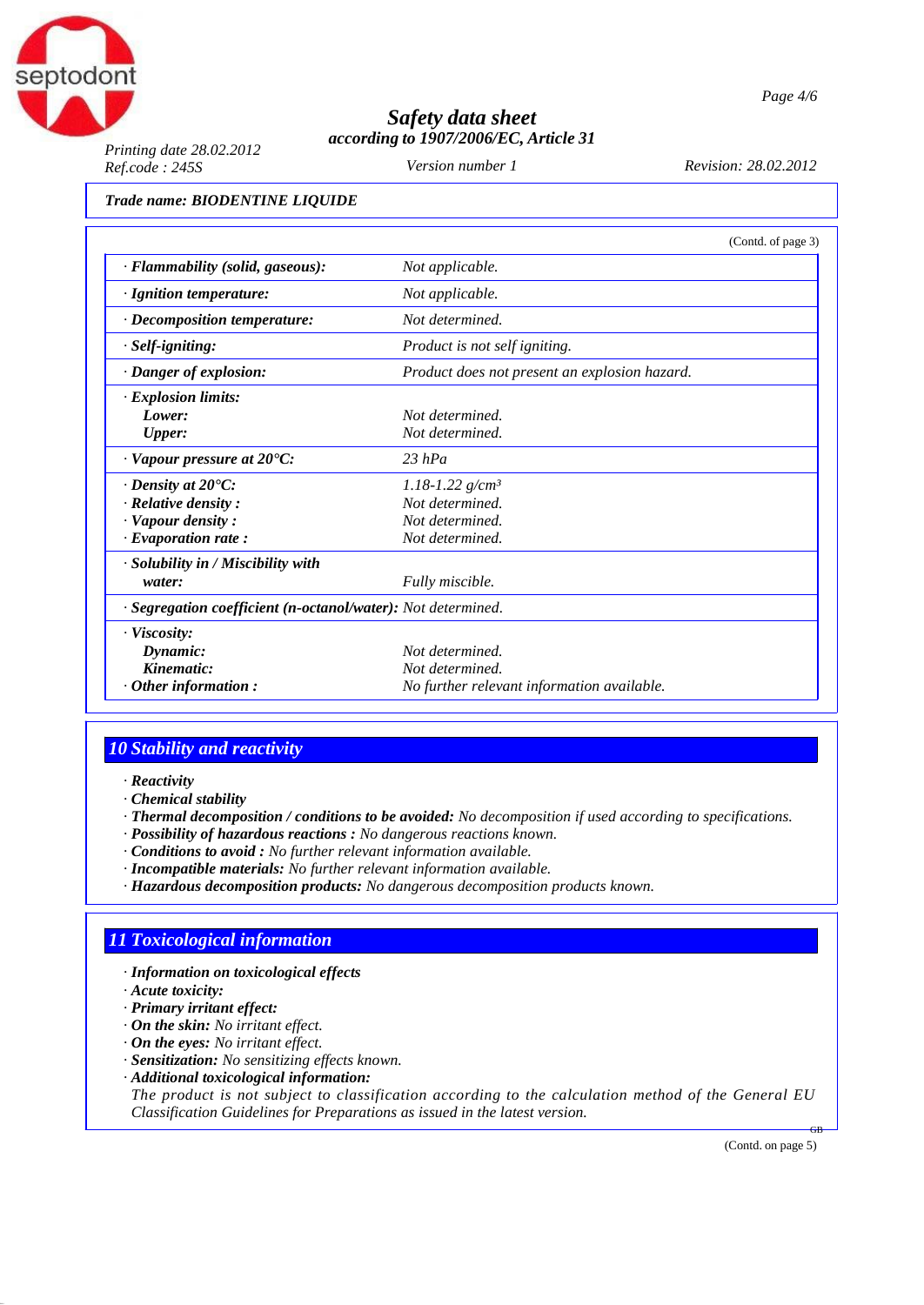

*Printing date 28.02.2012 Ref. code : 245S Revision: 28.02.2012*

*Version number 1*

*Trade name: BIODENTINE LIQUIDE*

(Contd. of page 4)

### *12 Ecological information*

- *· Toxicity*
- *· Aquatic toxicity: No further relevant information available.*
- *· Persistence and degradability : No further relevant information available.*
- *· Behaviour in environmental systems:*
- *· Bioaccumulative potential : No further relevant information available.*
- *· Mobility in soil : No further relevant information available.*
- *· Additional ecological information:*
- *· General notes: Generally not hazardous for water.*
- *· Results of PBT and vPvB assessment*
- *· PBT: Not applicable.*
- *· vPvB: Not applicable.*
- *· Other adverse effects : No further relevant information available.*

### *13 Disposal considerations*

*· Waste treatment methods*

*· Recommendation :*



*Must not be disposed of together with household garbage. Do not allow product to reach sewage system.*

- *· Uncleaned packaging:*
- *· Recommendation: Disposal must be made according to official regulations.*
- *· Recommended cleansing agents: Water, if necessary together with cleansing agents.*

| . UN-Number                                  |                 |  |
|----------------------------------------------|-----------------|--|
| · ADR, ADN, IMDG, IATA                       | Void            |  |
| $\cdot$ UN proper shipping name              |                 |  |
| · ADR, ADN, IMDG, IATA                       | Void            |  |
| · Transport hazard class(es)                 |                 |  |
| · ADR, ADN, IMDG, IATA                       |                 |  |
| · Class                                      | Void            |  |
| · Packing group                              |                 |  |
| · ADR, IMDG, IATA                            | Void            |  |
| · Environmental hazards:                     |                 |  |
| · Marine pollutant:                          | No              |  |
| · Special precautions for user               | Not applicable. |  |
| · Transport in bulk according to Annex II of |                 |  |
| <b>MARPOL73/78 and the IBC Code</b>          | Not applicable. |  |